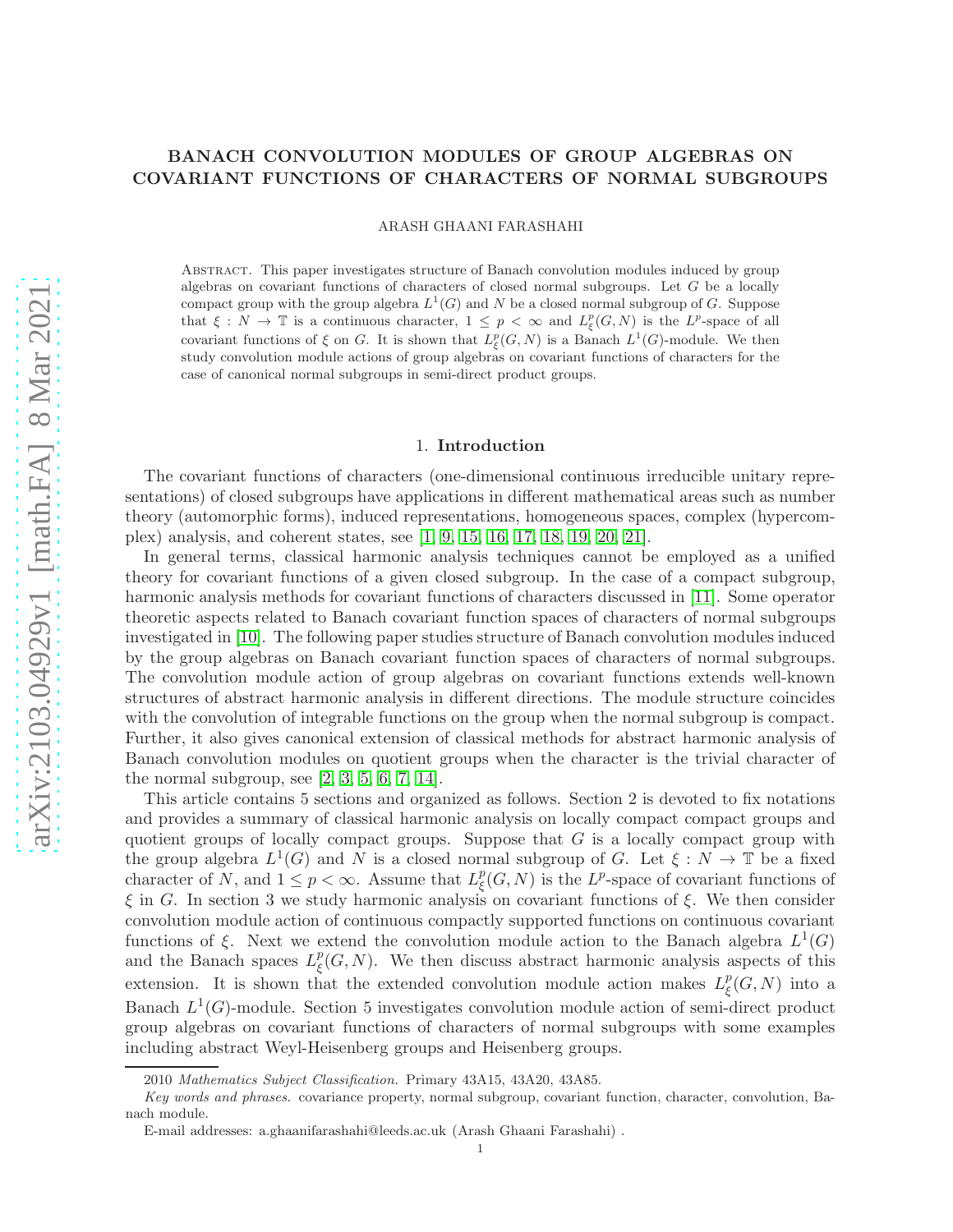### 2. Preliminaries and Notations

Let X be a locally compact Hausdorff space. Then  $\mathcal{C}_c(X)$  denotes the space of all continuous complex valued functions on X with compact support. Suppose that  $\lambda$  is a positive Radon measure on X and  $1 \leq p < \infty$ . The Banach space of equivalence classes of  $\lambda$ -measurable complex valued functions  $f : X \to \mathbb{C}$  such that

<span id="page-1-1"></span>
$$
||f||_{L^p(X,\lambda)} := \left(\int_X |f(x)|^p \mathrm{d}\lambda(x)\right)^{1/p} < \infty,
$$

is denoted by  $L^p(X, \lambda)$  which contains  $\mathcal{C}_c(X)$  as a  $\|\cdot\|_{L^p(X, \lambda)}$ -dense subspace.

Let G be a locally compact group and  $\lambda_G$  be a left Haar measure on G. For a function  $f: G \to \mathbb{C}$  and  $x \in G$ , the functions  $L_x f, R_x f: G \to \mathbb{C}$  are given by  $L_x f(y) := f(x^{-1}y)$  and  $R_x f(y) := f(yx)$  for  $y \in G$ . For  $1 \leq p < \infty$ ,  $L^p(G)$  stands for the Banach function space  $L^p(G, \lambda_G)$ . The convolution of  $f, g \in L^1(G)$  is given by

(2.1) 
$$
f *_{G} g(x) := \int_{G} f(y)g(y^{-1}x) d\lambda_{G}(y) \quad (x \in G).
$$

Then  $f *_{G} g \in L^{p}(G)$  with  $||f *_{G} g||_{L^{p}(G)} \leq ||f||_{L^{1}(G)} ||g||_{L^{p}(G)}$ , if  $f \in L^{1}(G)$  and  $g \in L^{p}(G)$ . It is known in abstract harmonic analysis that the Banach function space  $L^1(G)$  is a Banach algebra with respect to the bilinear product  $*_G: L^1(G) \times L^1(G) \to L^1(G)$  given by  $(f, g) \mapsto f*_G g$ . For  $p > 1$ , the Banach function space  $L^p(G)$  is a Banach left  $L^1(G)$ -module equipped with the left module action  $*_G: L^1(G) \times L^p(G) \to L^p(G)$  given by  $(f, g) \mapsto f*_G g$ , see [\[4,](#page-11-17) [13,](#page-11-18) [22\]](#page-11-19) and the classical list of references therein.

Let N be a closed normal subgroup of G and  $G/N$  be the factor (quotient) group of N in G. Suppose that  $\lambda_N$  is a left Haar measure on N. The function space  $\mathcal{C}_c(G/N)$  consists of all functions  $T_N(f)$ , where  $f \in \mathcal{C}_c(G)$  and

<span id="page-1-0"></span>
$$
T_N(f)(xN) = \int_N f(xs) d\lambda_N(s) \quad (xN \in G/N).
$$

The quotient group  $G/N$  has a left Haar measure  $\lambda_{G/N}$ , normalized with respect to left Haar measures  $\lambda_N$  on N and  $\lambda_K$  on K, according to the following Weil's formula

(2.2) 
$$
\int_{G/N} T_N(f)(xN) d\lambda_{G/N}(xN) = \int_G f(x) d\lambda_G(x),
$$

for every  $f \in L^1(G)$ , see [\[8\]](#page-11-20). Then the convolution module action of  $\Psi \in L^1(G/N)$  and  $\Phi \in$  $L^p(G/N)$  has the form

(2.3) 
$$
\Psi *_{G/N} \Phi(xN) = \int_{G/N} \Psi(yN) \Phi(y^{-1}xN) d\lambda_{G/N}(yN),
$$

for  $xN \in G/N$  and the linear operator  $T_N : L^1(G) \to L^1(G/N)$  is a norm-decreasing homomorphism of Banach algebras, see Theorem 3.5.4 of [\[22\]](#page-11-19).

A character  $\xi$  of N, is a continuous group homomorphism  $\xi : N \to \mathbb{T}$ , where  $\mathbb{T} := \{z \in \mathbb{C} :$  $|z| = 1$  is the circle group. In the context of representation theory for groups, every character of  $N$  is a 1-dimensional irreducible continuous unitary representation of  $N$ . Then we denote the set of all characters of N by  $\chi(N)$ . A function  $\psi: G \to \mathbb{C}$  satisfies covariant property for the character  $\xi \in \chi(N)$ , if

$$
(2.4) \t\t\t \psi(xs) = \xi(s)\psi(x),
$$

for  $x \in G$  and  $s \in N$ . In this case,  $\psi$  is called a covariant function of  $\xi$ .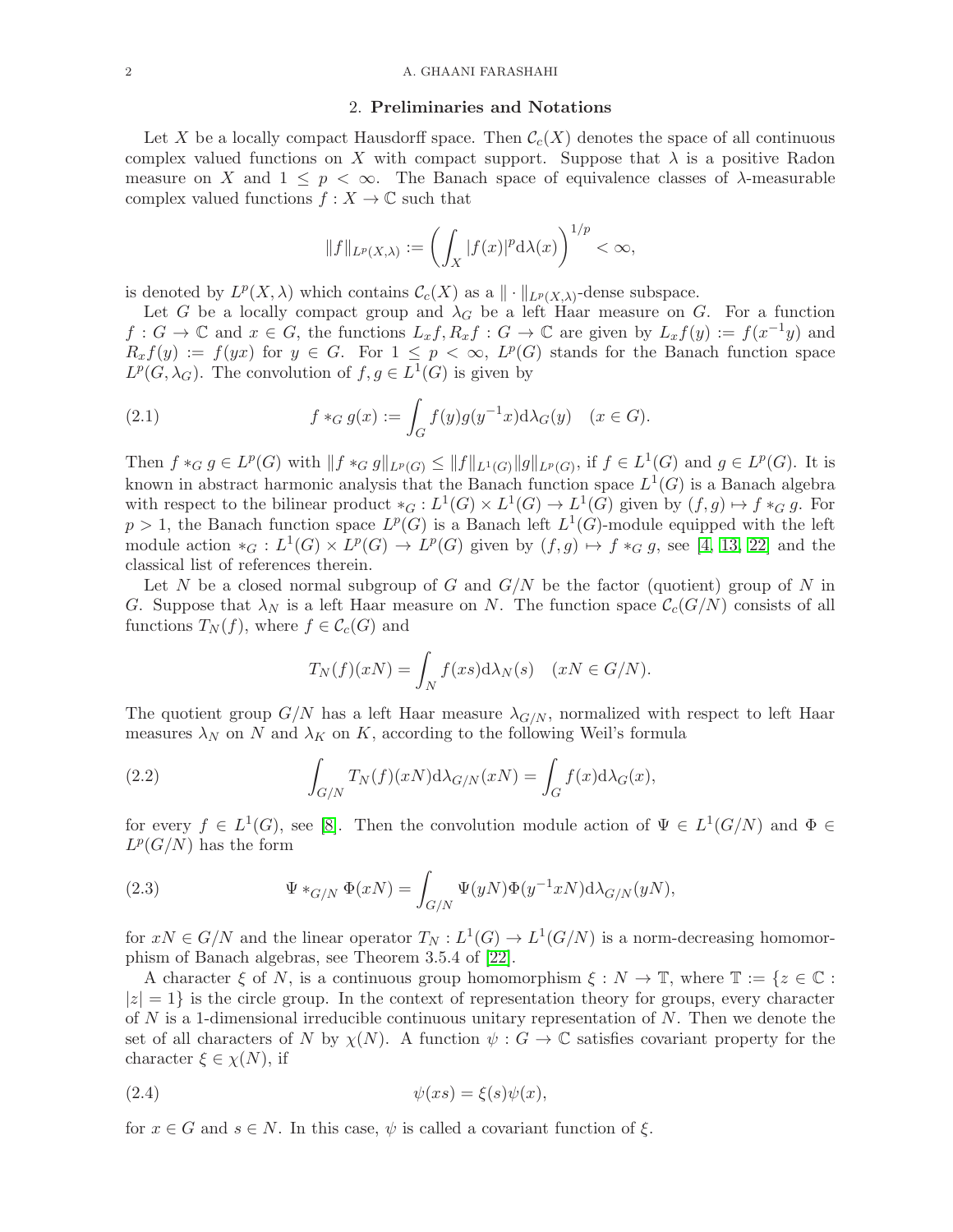### 3. Abstract Harmonic Analysis of Covariant Functions

Throughout this section, we study some of the theoretical aspects of covariant functions of characters of closed normal subgroups. The covariant functions arise in abstract harmonic analysis in the construction of induced representations, see [\[8,](#page-11-20) [15\]](#page-11-2). We here exploit one of the classical approaches and tools in this direction.

Suppose that G is a locally compact group and N is a closed normal subgroup of G. Let  $\lambda_G$ be a left Haar measure on G and  $\lambda_N$  be a left Haar measure on N. Assume that  $\lambda_{G/N}$  is the left Haar measure on the quotient group  $G/N$  normalized with respect to Weil's formula [\(2.2\)](#page-1-0). For  $\xi \in \chi(N)$  and  $f \in \mathcal{C}_c(G)$ , define the function  $T_{\xi}(f) : G \to \mathbb{C}$  by

$$
T_{\xi}(f)(x) := \int_{N} f(xs)\overline{\xi(s)}d\lambda_{N}(s), \text{ for } x \in G.
$$

Suppose that  $\mathcal{C}_{\epsilon}(G, N)$  is the linear subspace of  $\mathcal{C}(G)$  given by

 $\mathcal{C}_{\mathcal{E}}(G, N) := \{ \psi \in \mathcal{C}_{c}(G|N) : \psi(xk) = \xi(k)\psi(x), \text{ for all } x \in G, k \in N \},\$ 

where

$$
\mathcal{C}_c(G|N) := \{ \psi \in \mathcal{C}(G) : q(\mathrm{supp}(\psi)) \text{ is compact in } G/N \},
$$

and  $q: G \to G/N$  is the canonical map given by  $q(x) := xN$  for every  $x \in G$ . Then the linear operator  $T_{\xi}$  maps  $\mathcal{C}_c(G)$  onto  $\mathcal{C}_{\xi}(G, N)$ , see Proposition 6.1 of [\[8\]](#page-11-20).

<span id="page-2-0"></span>Remark 3.1. If  $\xi = 1$  is the trivial character of N then  $T_1(f) = T_N(f)$ . Then  $C_1(G, N)$  consists of functions on G which are constant on cosets of N. Therefore, the function space  $C_1(G, N)$  can be identified with  $\mathcal{C}_c(G/N)$  via the identification  $\psi \mapsto \widetilde{\psi}$ , where  $\widetilde{\psi}: G/N \to \mathbb{C}$  is  $\widetilde{\psi}(xN) := \psi(x)$ for  $x \in G$ .

<span id="page-2-2"></span>For every  $1 \leq p < \infty$  and  $\psi \in \mathcal{C}_{\xi}(G, N)$ , define the norm

(3.1) 
$$
\|\psi\|_{(p)}^p := \||\psi\|\|_{L^p(G/N,\lambda_{G/N})}^p = \int_{G/N} |\psi(y)|^p \mathrm{d}\lambda_{G/N}(yN).
$$

For every  $\psi \in \mathcal{C}_{\xi}(G,N)$ , the function  $y \mapsto |\psi(y)|^p$  reduces to constant on N and so it depends only on the coset yN. Hence,  $yN \mapsto |\psi(y)|^p$  defines a function in  $\mathcal{C}_c(G/N)$  which can be integrated with respect to  $\lambda_{G/N}$ .

<span id="page-2-3"></span>Remark 3.2. Let  $\xi = 1$  be the trivial character of N. Suppose that  $\psi \in C_1(G, N)$  is identified with  $\psi \in \mathcal{C}_c(G/N)$ , as in Remark [3.1.](#page-2-0) Then  $\|\psi\|_{(p)} = \|\psi\|_{L^p(G/N,\lambda_{G/N})}$ . This implies that  $\psi \mapsto \psi$ is an isometric identification of  $(C_1(G, N), \|\cdot\|_{(p)})$  by  $(C_c(G/N), \|\cdot\|_{L^p(G/N)})$ .

<span id="page-2-1"></span>**Proposition 3.3.** Let  $G$  be a locally compact group and  $N$  be a compact normal subgroup of  $G$ . Suppose  $\xi \in \chi(N)$ ,  $\psi \in \mathcal{C}_{\xi}(G,N)$ , and  $1 \leq p < \infty$ . Then

(3.2) 
$$
\|\psi\|_{(p)} = \lambda_N(N)^{1/p} \|\psi\|_{L^p(G)}.
$$

*Proof.* Invoking Proposition 3.1(1) of [\[11\]](#page-11-9), we obtain  $\mathcal{C}_{\xi}(G, N) \subseteq \mathcal{C}_{c}(G)$ . Let  $\psi \in \mathcal{C}_{\xi}(G, N)$  be given. Using compactness of N in  $G$ , each Haar measure of N is finite. Then by applying Weil's formula [\(2.2\)](#page-1-0), we get

$$
\begin{split} \|\psi\|_{L^p(G)}^p &= \int_{G/N} T_N(|\psi|^p)(xN) \mathrm{d}\lambda_{G/N}(xN) \\ &= \int_{G/N} \int_N |\psi(xs)|^p \mathrm{d}\lambda_N(s) \mathrm{d}\lambda_{G/N}(xN) \\ &= \int_{G/N} \int_N |\psi(x)|^p \mathrm{d}\lambda_N(s) \mathrm{d}\lambda_{G/N}(xN) \\ &= \int_{G/N} \left( \int_N \mathrm{d}\lambda_N(s) \right) |\psi(x)|^p \mathrm{d}\lambda_{G/N}(xN) = \lambda_N(N) ||\psi||_{(p)}^p. \end{split}
$$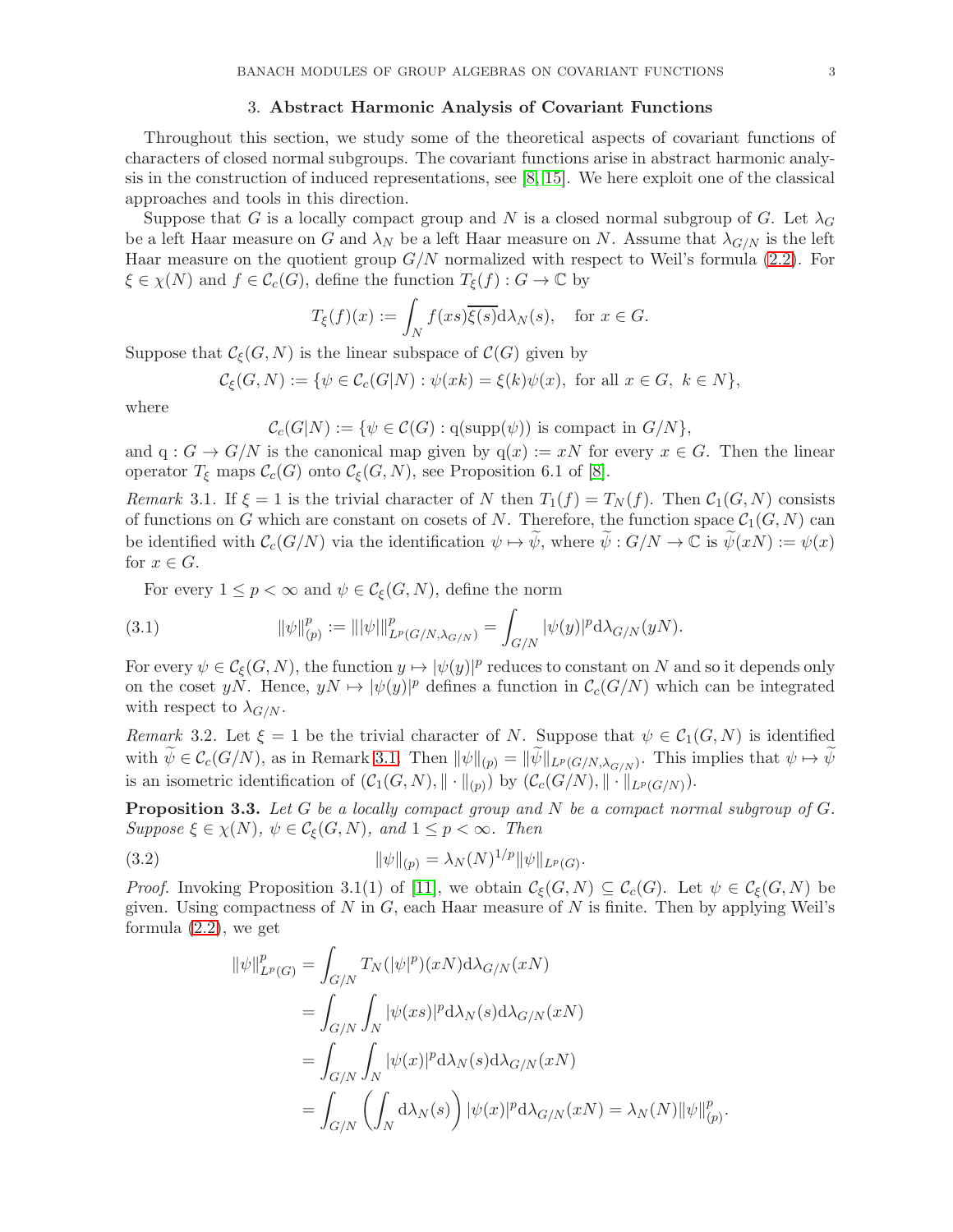$\Box$ 

Remark 3.4. Let N be a compact and normal subgroup of G. Suppose that  $\lambda_N$  is the probability Haar measure on N and the left Haar measure  $\lambda_{G/N}$  on  $G/N$  is normalized with respect to Weil's formula [\(2.2\)](#page-1-0). Then Proposition [3.3](#page-2-1) gives  $\|\psi\|_{(p)} = \|\psi\|_{L^p(G)}$ , for  $1 \le p < \infty$  and  $\psi \in C_{\xi}(G, N)$ . In this case, harmonic analysis on covariant functions studied in [\[11\]](#page-11-9).

### 4. Convolution Modules of Group Algebras on Covariant Functions

In this section, we consider the abstract structure of convolution modules on covariant function spaces of characters of normal subgroups induced by group algebras. We then study some of the basic properties of these Banach convolution modules. It is still assumed that  $G$  is a locally compact group and N is a closed normal subgroup of G. Suppose that  $\lambda_G$  is a left Haar measure on G and  $\lambda_N$  is a left Haar measure on N. Let  $\lambda_{G/N}$  be the left Haar measure on the quotient group  $G/N$  normalized with respect to Weil's formula [\(2.2\)](#page-1-0) and  $\|\cdot\|_{(p)}$  be given by [\(3.1\)](#page-2-2), for every  $1 \leq p < \infty$ .

For  $f \in \mathcal{C}_c(G)$  and  $\psi \in \mathcal{C}_{\xi}(G,N)$ , the convolution  $f *_G \psi : G \to \mathbb{C}$  given by

(4.1) 
$$
f *_{G} \psi(x) := \int_{G} f(y)\psi(y^{-1}x)\mathrm{d}\lambda_{G}(x),
$$

is well-defined, for every  $x \in G$ .

If  $x \in G$  then the function  $g_x : G \to \mathbb{C}$  given by  $g_x(y) := f(y)\psi(y^{-1}x)$  is continuous on G with compact support which can be integrated on  $G$ . Therefore, the right hand side of  $(4.1)$  defines a well-defined function on G, which we may denote it by just  $f * \psi$ .

<span id="page-3-1"></span>**Theorem 4.1.** Let G be a locally compact group, N be a closed subgroup of G, and  $\xi \in \chi(N)$ . Suppose  $f, g \in \mathcal{C}_c(G)$  are given. Then

<span id="page-3-0"></span>
$$
T_{\xi}(f *_{G} g) = f *_{G} T_{\xi}(g).
$$

*Proof.* Suppose  $f, g \in \mathcal{C}_c(G)$  and  $x \in G$ . We then have

$$
T_{\xi}(f *_{G} g)(x) = \int_{N} f *_{G} g(xs) \overline{\xi(s)} d\lambda_{N}(s)
$$
  
= 
$$
\int_{N} \left( \int_{G} f(y)g(y^{-1}xs) d\lambda_{G}(y) \right) \overline{\xi(s)} d\lambda_{N}(s)
$$
  
= 
$$
\int_{G} f(y) \left( \int_{N} g(y^{-1}xs) \overline{\xi(s)} d\lambda_{N}(s) \right) d\lambda_{G}(y)
$$
  
= 
$$
\int_{G} f(y) T_{\xi}(g)(y^{-1}x) d\lambda_{G}(y) = f *_{G} T_{\xi}(g)(x),
$$

**Corollary 4.2.** Let G be a locally compact group and N be a closed subgroup of G. The convolution  $*_G : \mathcal{C}_c(G) \times \mathcal{C}_\xi(G, N) \to \mathcal{C}_\xi(G, N)$  given by  $(f, \psi) \mapsto f*_G \psi$  is a left module action.

<span id="page-3-2"></span>Remark 4.3. Let  $\xi = 1$  be the trivial character of the normal subgroup N. Suppose  $f \in \mathcal{C}_c(G)$ and  $\psi \in \mathcal{C}_1(G, N)$  is identified with  $\psi \in \mathcal{C}_c(G/N)$  as in Remark [3.1.](#page-2-0) Then  $T_N(f) *_{G/N} \psi$  identifies the convolution module action  $f *_{G} \psi$ .

<span id="page-3-3"></span>Remark 4.4. Suppose that N is a compact and normal subgroup of G. Let  $f \in C_c(G)$  and  $\psi \in \mathcal{C}_{\xi}(G,N)$ . Invoking Proposition 3.1(1) of [\[11\]](#page-11-9), we obtain  $\mathcal{C}_{\xi}(G,N) \subseteq \mathcal{C}_{c}(G)$  and hence the convolution module action  $f *_{G} \psi$  is the standard convolution of functions in  $\mathcal{C}_{c}(G)$ .

We then continue by the following norm property of the convolution module action  $(4.1)$ .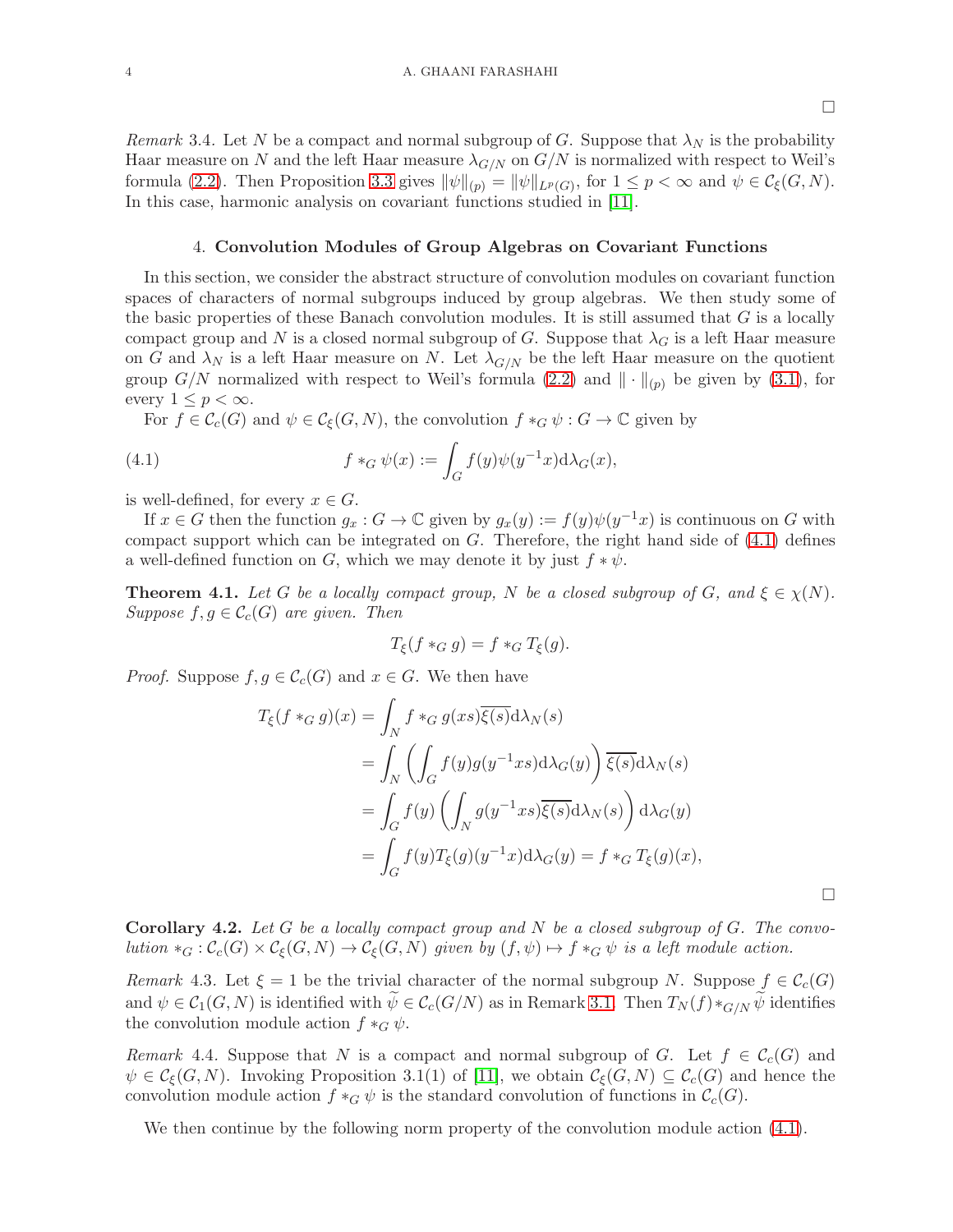**Theorem 4.5.** Let G be a locally compact group and N be a closed normal subgroup of  $G$ . Suppose  $\xi \in \chi(N)$  and  $1 \leq p < \infty$ . Let  $f \in \mathcal{C}_c(G)$  and  $\psi \in \mathcal{C}_\xi(G, N)$ . Then

<span id="page-4-0"></span>
$$
||f *_{G} \psi||_{(p)} \leq ||f||_{L^{1}(G)} ||\psi||_{(p)}.
$$

*Proof.* Let  $1 \leq p < \infty$ ,  $f \in \mathcal{C}_c(G)$ , and  $\psi \in \mathcal{C}_c(G, N)$ . Then, for any  $x \in G$ 

(4.2) 
$$
|f *_{G} \psi(x)| \leq \int_{G} |f(y)| |\psi(y^{-1}x)| d\lambda_{G}(y).
$$

Using Minkowski's integral inequality, and [\(4.2\)](#page-4-0) we have

$$
||f *_{G} \psi||_{(p)} \leq \int_{G} \left( \int_{G/N} |f(y)|^{p} |\psi(y^{-1}x)|^{p} d\lambda_{G/N}(xN) \right)^{1/p} d\lambda_{G}(y)
$$
  

$$
= \int_{G} |f(y)| \left( \int_{G/N} |\psi(y^{-1}x)|^{p} d\lambda_{G/N}(xN) \right)^{1/p} d\lambda_{G}(y)
$$
  

$$
= \int_{G} |f(y)| \left( \int_{G/N} |\psi(x)|^{p} d\lambda_{G/N}(yxN) \right)^{1/p} d\lambda_{G}(y) = ||f||_{L^{1}(G)} ||\psi||_{(p)}.
$$

**Corollary 4.6.** Let G be a locally compact group and N be a closed normal subgroup of G. Then,

- (1)  $C_{\xi}(G, N)$  is a normed left  $C_{c}(G)$ -module with respect to the left module action [\(4.1\)](#page-3-0).
- (2)  $T_{\xi}: \mathcal{C}_c(G) \to \mathcal{C}_{\xi}(G, N)$  is a  $\mathcal{C}_c(G)$ -module homomorphism.

For every  $1 \leq p < \infty$ , suppose that  $L^p_{\xi}$  $\frac{p}{\xi}(G, N)$  is the Banach completion of the normed linear space  $\mathcal{C}_{\xi}(G, N)$  with respect to  $\|\cdot\|_{(p)}$  given by [\(3.1\)](#page-2-2). We shall denote the completion norm by  $\|\cdot\|_{(p)}$  as well.

<span id="page-4-2"></span>Remark 4.7. Suppose that  $\xi = 1$  is the trivial character of the normal subgroup N and  $1 \leq p < \infty$ . Using the isometric identification of  $\psi \in C_1(G, N)$  with  $\psi \in C_c(G/N)$  as in Remark [3.2,](#page-2-3) we conclude that the Banach space  $L_1^p$  $_{1}^{p}(G, N)$  is isometrically isomorphic to  $L^{p}(G/N)$ .

<span id="page-4-3"></span>Remark 4.8. Suppose that N is a compact and normal subgroup of G. Let  $1 \leq p < \infty$  and  $\xi \in \chi(N)$ . Invoking Proposition 3.1(1) of [\[11\]](#page-11-9), we obtain  $\mathcal{C}_{\xi}(G, N) \subseteq \mathcal{C}_{c}(G)$ . Then Proposition [3.3](#page-2-1) guarantess that  $L^p_{\xi}$  $\frac{p}{\xi}(G, N)$  is a closed subspace of  $L^p(G)$ , see [\[11\]](#page-11-9) for more details on structure of these Banach spaces.

<span id="page-4-1"></span>**Theorem 4.9.** Let  $G$  be a locally compact group and  $N$  be a closed normal subgroup of  $G$ . Suppose  $\xi \in \chi(N)$  and  $1 \leq p < \infty$ . The module action  $*_G : \mathcal{C}_c(G) \times \mathcal{C}_\xi(G,N) \to \mathcal{C}_\xi(G,N)$  has a unique extension to a module action  $*_G: L^1(G) \times L^p$  $\frac{p}{\xi}(G,N)\rightarrow L_{\xi}^{p}$  $_{\xi}^p(G,N)$ , in which the Banach space  $L^p_{\xi}$  $_{\xi}^p(G, N)$  equipped with the extended module action is a Banach left  $L^1(G)$ -module.

*Proof.* Let  $f \in L^1(G)$  and  $\psi \in L^p$  $\mathcal{C}_{\xi}(G,N)$ . Suppose  $(f_n) \subset \mathcal{C}_{c}(G)$  and  $(\psi_n) \subset \mathcal{C}_{\xi}(G,N)$  with  $f = \lim_{n} f_n$  in  $L^1(G)$  and  $\psi = \lim_{n} \psi_n$  in  $L^p_{\xi}$  ${}_{\xi}^{p}(G, N)$ . Then  $(f_n *_{G} \psi_n)$  is a Cauchy sequence in  $L^p_{\xi}$  $_{\xi}^{p}(G, N)$ . Since  $L_{\xi}^{p}$  $\frac{p}{\xi}(G, N)$  is a Banach space, the sequence  $(f_n *_G \psi_n)$  has a limit in  $L_{\xi}^p$  $_{\xi}^{p}(G,N).$ We then define  $f *_{G} \psi := \lim_{n} f_{n} *_{G} \psi_{n}$ . Then,  $f *_{G} \psi \in L_{\xi}^{p}$  $\frac{p}{\xi}(G, N)$ . One can also check that  $f \ast_G \psi$ is independent of the choice of the sequences  $(f_n)$  and  $(\psi_n)$ . Therefore,  $(f, \psi) \mapsto f *_{G} \psi$  uniquely defines an extension of the left module action  $*_G : \mathcal{C}_c(G) \times \mathcal{C}_\xi(G,N) \to \mathcal{C}_\xi(G,N)$  to the module action  $*_G: L^1(G) \times L^p_{\xi}$  $_{\xi}^{p}(G, N) \to L_{\xi}^{p}$  $\frac{p}{\xi}(G,N)$  which satisfies  $\|f *_{G} \psi \|_{(p)} \leq \|f\|_{L^{1}(G)} \|\psi\|_{(p)},$  for every  $f \in L^1(G)$  and  $\psi \in L^p_{\xi}$  $\int_{\xi}^{p}(G, N)$ . This implies that the Banach space  $L_{\xi}^{p}$  $\mathcal{L}_{\xi}^p(G, N)$  equipped with the extended module action  $*_G: L^1(G) \times L^p$  $_{\xi}^{p}(G, N) \to L_{\xi}^{p}$  $_{\xi}^p(G, N)$  is a Banach left  $L^1(G)$ -module.  $\square$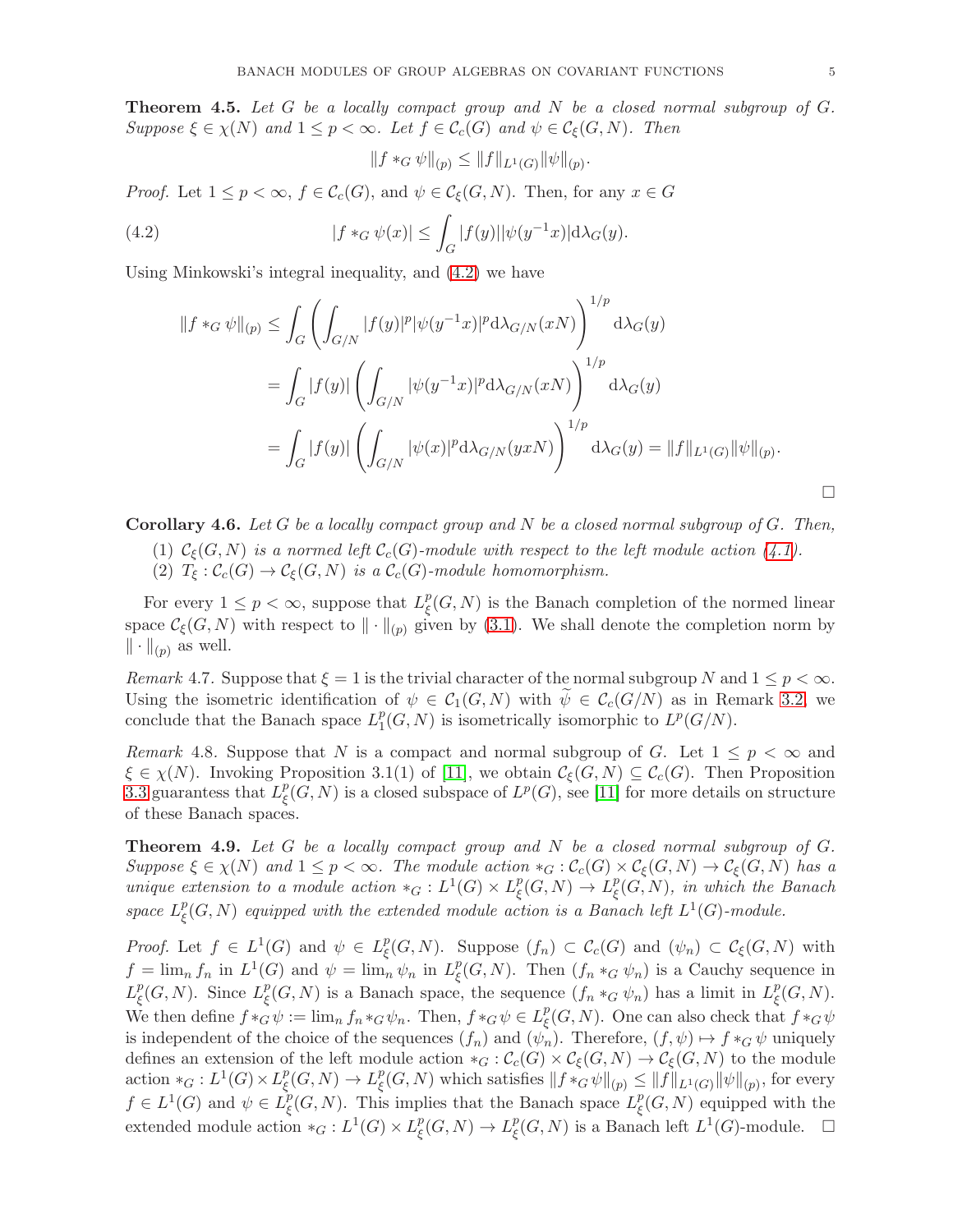### 6 A. GHAANI FARASHAHI

<span id="page-5-0"></span>Remark 4.10. The Banach space  $L^p_{\xi}$  $\frac{p}{\xi}(G, N)$  can be identified with a linear space of complexvalued functions on G, where two functions are identified when they are equal locally almost everywhere (l.c.a). Let  $\mathfrak{A} \in L^p_{\mathfrak{c}}$  $\mathcal{L}^p_{\xi}(G, N)$  be an arbitrary equivalent class of Cauchy sequences in  $(\mathcal{C}_{\xi}(G, N), \|\cdot\|_{(p)})$  with a representative  $(\psi_n)$ . Then  $(\psi_n)$  is a Cauchy sequence in  $(\mathcal{C}_{\xi}(G, N), \|\cdot\|_{(p)})$ and  $\|\mathfrak{A}\|_{(p)}^p = \lim_n ||\psi_n||_{(p)}^p$ . Let  $(\psi_{\epsilon(n)})$  be a subsequence of  $(\psi_n)$  such that  $||\psi_{\epsilon(n+1)} - \psi_{\epsilon(n)}||_{(p)}$ (p)  $1/2^n$ , for every  $n \in \mathbb{N}$ . So  $\sum_{k=1}^{\infty} \|\psi_{\epsilon(k+1)} - \psi_{\epsilon(k)}\|_{(p)} < \infty$ . Therefore,  $\sum_{k=1}^{\infty} \|\Psi_k\|_{L^p(G/N)} < \infty$  if  $\Psi_k := |\psi_{\epsilon(k+1)} - \psi_{\epsilon(k)}|$  for  $k \in \mathbb{N}$ . Since  $L^p(G/N)$  is a Banach space, there exists  $\Psi \in L^p(G/N)$ with  $\Psi = \sum_{k=1}^{\infty} \Psi_k$  in  $L^p(G/N)$ , where the sum also converges pointwise almost everywhere. Hence,  $\sum_{k=1}^{\infty} \Psi_k(xN) < \infty$ , for every  $xN \in G/N$  except those in a subset set E of  $G/N$  with  $\lambda_{G/N}(E) = 0$ . So the series  $\sum_{k=1}^{\infty} \psi_{\epsilon(k+1)}(x) - \psi_{\epsilon(k)}(x)$ , converges to a complex number, denoted by  $\psi_0(x)$ , for every  $x \in G$  with  $xN \notin E$ . For  $x \in G$  with  $xN \notin E$ , let  $\psi(x) := \psi_{\epsilon(1)}(x) + \psi_0(x)$ . Invoking Theorem 3.3.28 of [\[22\]](#page-11-19),  $\psi(x)$  is independent of the chosen  $(\psi_n)$  as a representative of the class  $\mathfrak{A}$ . So the equivalence class  $\mathfrak{A}$  can be uniquely determined with the locally almost everywhere defined function  $x \mapsto \psi(x)$ , as a complex-valued function on G. We then obtain

$$
\lim_{n} \psi_{\epsilon(n)}(x) = \lim_{n} \left( \psi_{\epsilon(1)}(x) + \sum_{k=1}^{n-1} \psi_{\epsilon(k+1)}(x) - \psi_{\epsilon(k)}(x) \right) = \psi(x).
$$

Under this identification, for every  $n \in \mathbb{N}$  and  $x \in G$ , we have

$$
|\psi_{\epsilon(n)}(x)| \le |\psi_{\epsilon(1)}(x)| + \sum_{k=1}^{n-1} \Psi_k(x) \le |\psi_{\epsilon(1)}(x)| + \Psi(x),
$$

implying that the function  $xN \mapsto |\psi(x)|$  belongs to  $L^p(G/N)$  and

(4.3) 
$$
\|\mathfrak{A}\|_{(p)}^p = \lim_n \|\psi_{\epsilon(n)}\|_{(p)}^p = \int_{G/N} |\psi(x)|^p \mathrm{d}\lambda_{G/N}(xN).
$$

It is proved that the linear operator  $T_{\xi}: (\mathcal{C}_c(G), \|\. \|_{L^1(G)}) \to (\mathcal{C}_{\xi}(G, N), \|\. \|_{(1)})$  is a contraction, see Theorem 4.4 of [\[10\]](#page-11-10). Invoking the structure of the Banach space  $L^1_{\xi}(G, N)$ , the linear operator  $T_{\xi}: (\mathcal{C}_c(G), \|\cdot\|_{L^1(G)}) \to (\mathcal{C}_{\xi}(G,N), \|\cdot\|_{(1)})$  has a unique extension to a contraction from  $L^1(G)$ onto  $L^1_{\xi}(G, N)$ . The unique extension is denoted by  $T_{\xi}: L^1(G) \to L^1_{\xi}(G, N)$ . It is shown that

$$
T_{\xi}(f)(x) = \int_{N} f(xs)\overline{\xi(s)}d\lambda_{N}(s) \quad \text{ for l.a.e. } x \in G,
$$

for every  $f \in L^1(G)$ , see Theorem 5.3 of [\[10\]](#page-11-10).

We then have the following explicit formula for the extension of the convolution module action [\(4.1\)](#page-3-0) according to Theorem [4.9.](#page-4-1)

**Theorem 4.11.** Let  $G$  be a locally compact group and  $N$  be a closed normal subgroup of  $G$ . Suppose  $\xi \in \chi(N)$  and  $1 \leq p < \infty$ . Let  $f \in L^1(G)$  and  $\psi \in L^p$ .  $_{\xi}^{p}(G, N).$  Then

<span id="page-5-1"></span>(4.4) 
$$
f *_{G} \psi(x) = \int_{G} f(y)\psi(y^{-1}x) d\lambda_{G}(y) \quad \text{for l.a.e. } x \in G.
$$

*Proof.* Let  $f \in L^1(G)$  and  $\psi \in L^p$  $\mathcal{C}_{\xi}(G,N)$ . Suppose  $(f_n) \subset \mathcal{C}_{c}(G)$  and  $(\psi_n) \subset \mathcal{C}_{\xi}(G,N)$  with  $||f_n-f||_{L^1(G)} < 2^{-(n+2)}$  and  $||\psi_n-\psi||_{(p)} < 2^{-(n+2)}$  for  $n \in \mathbb{N}$ . We then have  $f *_{G}\psi = \lim_{n} f_n *_{G}\psi_n$ in  $L^p_{\epsilon}$  $_{\xi}^p(G, N)$ . Suppose  $M > 0$  with  $||f_n||_{L^1(G)} < M$  and  $||\psi_n||_{(p)} < M$  for every  $n \in \mathbb{N}$ . Then  $||f_{n+1} * \psi_{n+1} - f_n * \psi_n||_{(p)} < M2^{-n}$  for  $n \in \mathbb{N}$ . Therefore, we get  $f *_{G} \psi(x) = \lim_{n \to \infty} f_n *_{G} \psi_n(x)$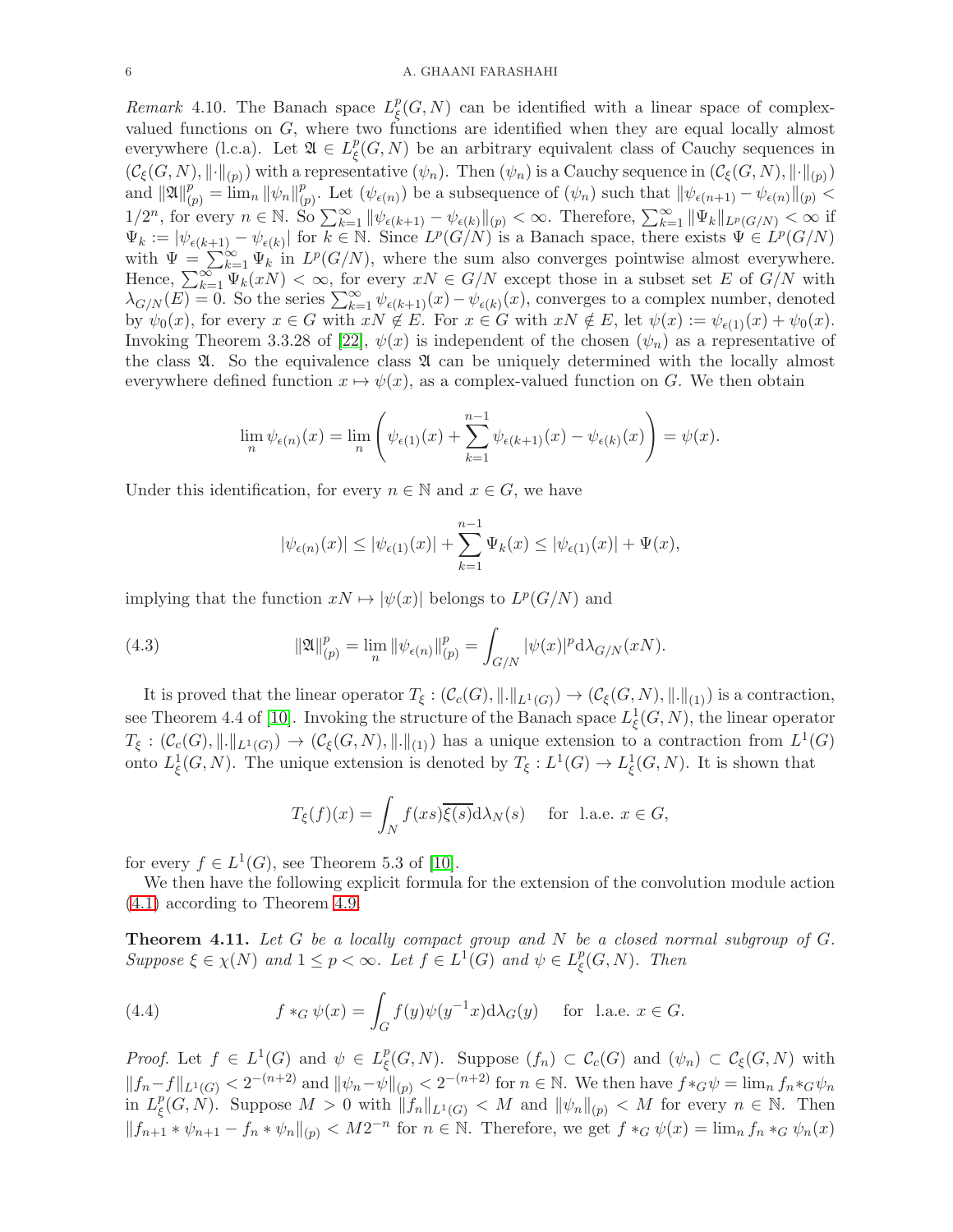for l.a.e.  $x \in G$ , according to Remark [4.10.](#page-5-0) Then,

$$
\left(\int_{G/N} \left(\int_G |f_n(y)\psi_n(y^{-1}x) - f(y)\psi(y^{-1}x)|d\lambda_G(y)\right)^p d\lambda_{G/N}(xN)\right)^{1/p}
$$
  
\n
$$
\leq \int_G \left(\int_{G/N} |f_n(y)\psi_n(y^{-1}x) - f(y)\psi(y^{-1}x)|^p d\lambda_{G/N}(xN)\right)^{1/p} d\lambda_G(y)
$$
  
\n
$$
\leq ||f_n||_{L^1(G)} ||\psi_n - \psi||_{(p)} + ||f_n - f||_{L^1(G)} ||\psi||_{(p)} < M2^{-(n+1)},
$$

which implies that

$$
\int_{G/N} \left( \int_G |f_n(y)\psi_n(y^{-1}x) - f(y)\psi(y^{-1}x)| \mathrm{d}\lambda_G(y) \right)^p \mathrm{d}\lambda_{G/N}(xN) < M^p 2^{-p(n+1)},
$$

for  $n \in \mathbb{N}$ . Therefore,

$$
\lim_{n} \left( \int_{G} |f_n(y)\psi_n(y^{-1}x) - f(y)\psi(y^{-1}x)| \mathrm{d}\lambda_G(y) \right)^p = 0,
$$

for a.e.  $xN \in G/N$ . Since

$$
\left| f_n *_{G} \psi_n(x) - \int_G f(y) \psi(y^{-1}x) d\lambda_G(y) \right| \leq \int_G |f_n(y) \psi_n(y^{-1}x) - f(y) \psi(y^{-1}x)| d\lambda_G(y),
$$

we conclude that

$$
\lim_{n} \left| f_n *_{G} \psi_n(x) - \int_{G} f(y) \psi(y^{-1}x) d\lambda_G(y) \right| = 0,
$$

for a.e.  $xN \in G/N$ . This implies that the right hand side of [\(4.4\)](#page-5-1) is well-defined as a function on G, for l.a.e  $x \in G$ . We also obtain

$$
\lim_{n} f_n *_{G} \psi_n(x) = \int_{G} f(y) \psi(y^{-1}x) d\lambda_G(y),
$$

for l.c.a  $x \in G$ . Then, for l.c.a  $x \in G$ , we have

$$
f *_{G} \psi(x) = \lim_{n} f_n *_{G} \psi_n(x) = \int_{G} f(y) \psi(y^{-1}x) d\lambda_G(y).
$$

We then show that  $T_{\xi}: L^1(G) \to L^1_{\xi}(G, N)$  is a module homomorphism.

**Proposition 4.12.** Let G be a locally compact group, N be a closed normal subgroup of  $G$ , and  $\xi \in \chi(N)$ . Then,  $T_{\xi}: L^1(G) \to L^1_{\xi}(G, N)$  is a left Banach  $L^1(G)$ -module homomorphism.

*Proof.* Let  $f \in \mathcal{C}_c(G)$  and  $g \in L^1(G)$ . Suppose  $(g_n) \subset \mathcal{C}_c(G)$  with  $g = \lim_n g_n$  in  $L^1(G)$ . Using boundedness of the linear operator  $T_{\xi}: L^{1}(G) \to L_{\xi}^{1}(G, N)$ , continuity of the module action in each argument, and Theorem [4.1,](#page-3-1) we get

$$
T_{\xi}(f *_{G} g) = T_{\xi}(\lim_{n} f *_{G} g_{n}) = \lim_{n} T_{\xi}(f *_{G} g_{n}) = \lim_{n} f *_{G} T_{\xi}(g_{n}) = f *_{G} T_{\xi}(g).
$$

Similar method guarantees that  $T_{\xi}(f *_{G} g) = f *_{G} T_{\xi}(g)$ , if  $f \in L^{1}(G)$ .

Remark 4.13. Let  $\xi = 1$  be the trivial character of the normal subgroup N and  $1 \leq p < \infty$ . Suppose  $f \in L^1(G)$  and  $\psi \in L_1^p$  $_1^p(G, N)$  is identified with  $\psi \in L^p(G/N)$  as in Remark [4.7.](#page-4-2) Then Remark [4.3](#page-3-2) implies that the convolution module action of f on  $\psi$  can be identified by  $T_N(f) *_{G/N} \widetilde{\psi}$ . Therefore, convolution module action of  $L^1(G)$  on  $L_1^p$  $_1^p(G, N)$  coincides with the classical convolution module action of  $L^1(G/N)$  on  $L^p(G/N)$ .

Remark 4.14. Suppose that N is a compact and normal subgroup of G. Let  $1 \leq p \leq \infty$  and  $\xi \in \chi(N)$ . Invoking Remarks [4.4](#page-3-3) and [4.8](#page-4-3) we conclude that the convolution module action  $f *_G \psi$ is the standard convolution module action of  $L^1(G)$  on  $L^p(G)$  given by [\(2.1\)](#page-1-1).

 $\Box$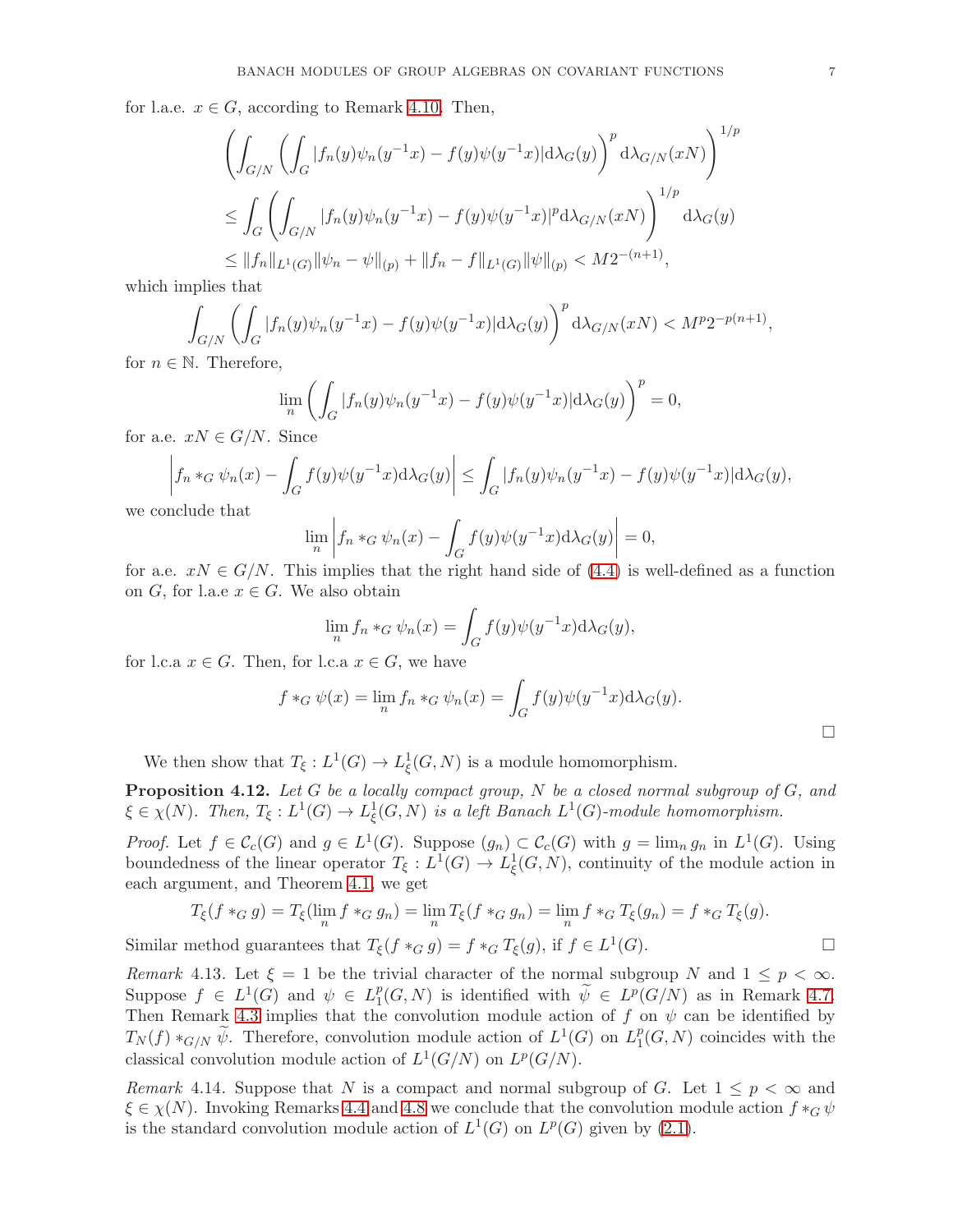## 5. Convolution Modules of Semi-direct Product Group Algebras on Covariant Functions

Throughout this section, we study different aspects of the structure of convolution module actions induced by group algebras on covariant functions of characters of canonical normal subgroups in semi-direct product groups, for more details on harmonic analysis of semi-direct product groups we refer the reader to see [\[13,](#page-11-18) §15.26 and §15.29].

Suppose that H, K are locally compact groups and  $\theta : H \to Aut(K)$  is a continuous homomorphism. Let  $G_{\theta} = H \times_{\theta} K$  be the semi-direct product of H and K with respect to  $\theta$ . The semi-direct product  $G_{\theta} = H \ltimes_{\theta} K$  is the locally compact topological group with the underlying set  $H \times K$  which is equipped by the product topology and the group operation

$$
(h,k) \ltimes_{\theta} (h',k') = (hh',k\theta_h(k'))
$$
 and  $(h,k)^{-1} = (h^{-1},\theta_{h^{-1}}(k^{-1})).$ 

Assume that N is a closed normal subgroup of K such that  $\theta_h(N) = N$ , for every  $h \in H$ . For  $h \in H$ , let  $\delta_{H,N}(h) \in (0,\infty)$  be given by

(5.1) 
$$
d\lambda_N(\theta_h(s)) = \delta_{H,N}(h)^{-1} d\lambda_N(s),
$$

where  $\lambda_N$  is a left Haar measure on N. The continuous homomorphism  $\delta_{H,N}$  characterizes Haar measures on the semi-direct product group  $G_{\theta}$ . If  $\lambda_H$  and  $\lambda_K$  are left Haar measures on H and K respectively. Then,  $d\lambda_{G_\theta}(h, k) := \delta_{H,K}(h) d\lambda_H(h) d\lambda_K(k)$ , is a left Haar measure on  $G_\theta$ .

The continuous homomorphism  $\theta : H \to Aut(K)$  induces the continuous homomorphism of H into  $Aut(K/N)$ , denoted by  $\theta: H \to Aut(K/N)$ , defined by  $h \mapsto \theta_h$ , where  $\theta_h: K/N \to K/N$ is given by  $\theta_h(kN) := \theta_h(k)N$ , for every  $h \in H$  and  $kN \in K/N$ . Then the factor group  $G_{\theta}/N$ and the semi-direct product group  $G_{\tilde{\theta}} := H \ltimes_{\tilde{\theta}} (K/N)$  are canonically isomorphic as topological groups via the topological group isomorphism  $(h, k)N \mapsto (h, kN)$ .

**Proposition 5.1.** Suppose H, K are locally compact groups and  $\theta : H \to Aut(K)$  is a continuous homomorphism. Let N be a closed and normal subgroup of K such that  $\theta_h(N) = N$  for every  $h \in H$ . Assume that  $\lambda_{K/N}$  is the left Haar measure on  $K/N$  normalized with respect to left Haar measures  $\lambda_N$  on N and  $\lambda_K$  on K. Then

- (1)  $\delta_{H,K}(h) = \delta_{H,N}(h) \delta_{H,K/N}(h)$  for every  $h \in H$ .
- (2)  $d\lambda_{G_{\widetilde{\theta}}}(h,kN) := \delta_{H,K/N}(h) d\lambda_H(h) d\lambda_{K/N}(kN)$  uniquely identifies the left Haar measure on  $G_{\theta}/N$  normalized with respect to left Haar measures  $\lambda_{G_{\theta}}$  on  $G_{\theta}$  and  $\lambda_N$  on N.
- Proof. (1) This follows from Proposition 11 of [\[2,](#page-11-11) Chap. VII, §2].

(2) Let  $\Phi \in \mathcal{C}_c(G_{\theta}/N)$  and  $f \in \mathcal{C}_c(G_{\theta})$  with  $T_N(f) = \Phi$ . Suppose that  $\lambda_{G_{\theta}/N}$  is the left Haar measure on  $G_{\theta}/N$  normalized with respect to left Haar measures  $\lambda_{G_{\theta}}$  on  $G_{\theta}$  and  $\lambda_N$  on N. Then

$$
\int_{G_{\theta}/N} \Phi(xN) \mathrm{d}\lambda_{G_{\theta}/N}(xN) = \int_{H} \int_{K} f(h,k) \delta_{H,K}(h) \mathrm{d}\lambda_{H}(h) \mathrm{d}\lambda_{K}(k)
$$
\n
$$
= \int_{H} \int_{K/N} \left( \int_{N} f(h,ks) \mathrm{d}\lambda_{N}(s) \right) \mathrm{d}\lambda_{K/N}(kN) \delta_{H,K}(h) \mathrm{d}\lambda_{H}(h)
$$
\n
$$
= \int_{H} \int_{K/N} \left( \int_{N} f(h,ks) \mathrm{d}\lambda_{N}(s) \right) \mathrm{d}\lambda_{K/N}(kN) \delta_{H,N}(h) \delta_{H,K/N}(h) \mathrm{d}\lambda_{H}(h)
$$
\n
$$
= \int_{H} \int_{K/N} \left( \int_{N} f(h,ks) \mathrm{d}\lambda_{N}(\theta_{h^{-1}}(s)) \right) \mathrm{d}\lambda_{K/N}(kN) \delta_{H,K/N}(h) \mathrm{d}\lambda_{H}(h)
$$
\n
$$
= \int_{H} \int_{K/N} \left( \int_{N} f(h, k\theta_{h}(s)) \mathrm{d}\lambda_{N}(s) \right) \mathrm{d}\lambda_{K/N}(kN) \delta_{H,K/N}(h) \mathrm{d}\lambda_{H}(h)
$$
\n
$$
= \int_{H} \int_{K/N} \Phi((h, k)N) \mathrm{d}\lambda_{K/N}(kN) \delta_{H,K/N}(h) \mathrm{d}\lambda_{H}(h).
$$

 $\Box$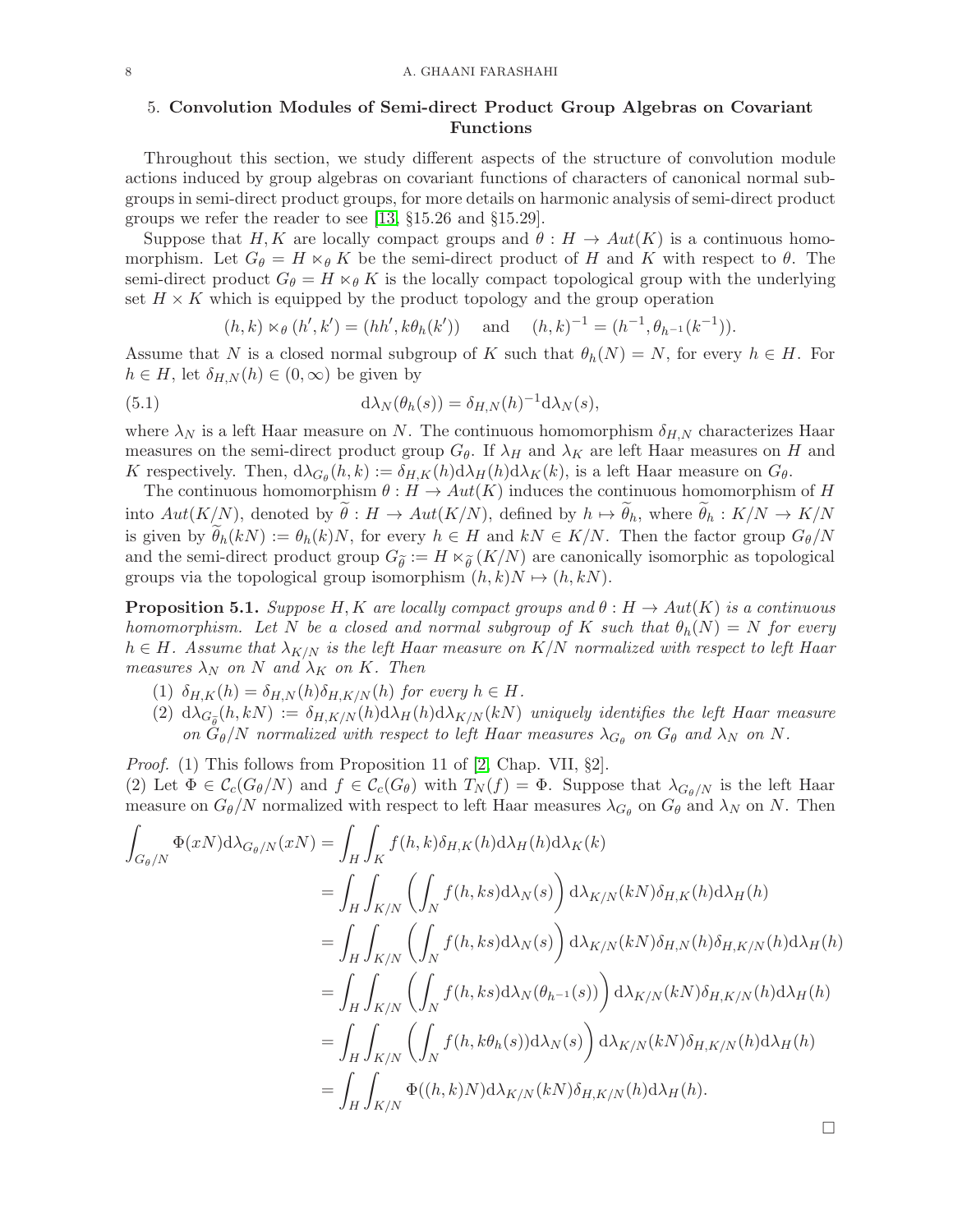Suppose that N is a closed subgroup of K with  $\theta_h(N) = N$  for every  $h \in H$ . For  $\xi \in \chi(N)$ and  $\psi \in \mathcal{C}_{\xi}(G_{\theta}, N)$ , we have

(5.2) 
$$
\psi(h,s) = \xi \circ \theta_{h^{-1}}(s)\psi(h,e_K) \quad \text{for } (h,s) \in H \times N.
$$

In this case, for  $1 \leq p < \infty$ , the norm  $\|\psi\|_{(p)}$  can be computed by

<span id="page-8-0"></span>
$$
\|\psi\|_{(p)}^p:=\int_H\int_{K/N}|\psi(h,k)|^p\delta_{H,K/N}(h)\mathrm{d}\lambda_H(h)\mathrm{d}\lambda_{K/N}(kN).
$$

Let  $f \in \mathcal{C}_c(G_\theta)$ ,  $\psi \in \mathcal{C}_{\xi}(G_\theta, N)$ , and  $(a, b) \in G_\theta$ . Then  $f * \psi : G_\theta \to \mathbb{C}$  is given by

(5.3) 
$$
f * \psi(a, b) = \int_H \int_K f(h, k) \psi(h^{-1}a, \theta_{h^{-1}}(k^{-1}b)) \delta_{H,K}(h) d\lambda_H(h) d\lambda_K(k).
$$

<span id="page-8-1"></span>We then have the following explicit formula for  $f * \psi$ , when  $N = K$ .

**Proposition 5.2.** Let H, K be locally compact groups and  $\theta : H \to Aut(K)$  be a continuous homomorphism and  $G_{\theta} = H \ltimes_{\theta} K$ . Suppose  $\xi \in \chi(K)$ ,  $f \in \mathcal{C}_{c}(G_{\theta}), \psi \in \mathcal{C}_{\xi}(G_{\theta}, K)$ , and  $(a, b) \in G_{\theta}$ . Then

$$
f * \psi(a, b) = \xi \circ \theta_{a^{-1}}(b) \int_H \int_K f(h, k) \psi(h^{-1}a, e_K) \overline{\xi \circ \theta_{a^{-1}}(k)} \delta_{H,K}(h) d\lambda_H(h) d\lambda_K(k).
$$

*Proof.* Let  $f \in \mathcal{C}_c(G_\theta)$ ,  $\psi \in \mathcal{C}_f(G_\theta, K)$  and  $(a, b) \in G_\theta$ . Using [\(5.2\)](#page-8-0) and [\(5.3\)](#page-8-1), we get

$$
f * \psi(a, b) = \int_H \int_K f(h, k) \psi(h^{-1}a, \theta_{h^{-1}}(k^{-1}b)) \delta_{H,K}(h) d\lambda_H(h) d\lambda_K(k)
$$
  
\n
$$
= \int_H \int_K f(h, k) \xi \circ \theta_{a^{-1}h}(\theta_{h^{-1}}(k^{-1}b)) \psi(h^{-1}a, e_K) \delta_{H,K}(h) d\lambda_H(h) d\lambda_K(k)
$$
  
\n
$$
= \int_H \int_K f(h, k) \xi \circ \theta_{a^{-1}}(k^{-1}b) \psi(h^{-1}a, e_K) \delta_{H,K}(h) d\lambda_H(h) d\lambda_K(k)
$$
  
\n
$$
= \xi \circ \theta_{a^{-1}}(b) \int_H \int_K f(h, k) \xi \circ \theta_{a^{-1}}(k^{-1}) \psi(h^{-1}a, e_K) \delta_{H,K}(h) d\lambda_H(h) d\lambda_K(k)
$$
  
\n
$$
= \xi \circ \theta_{a^{-1}}(b) \int_H \int_K f(h, k) \psi(h^{-1}a, e_K) \overline{\xi \circ \theta_{a^{-1}}(k)} \delta_{H,K}(h) d\lambda_H(h) d\lambda_K(k).
$$

We then finish the paper by investigation of convolution module actions induced by group algebras on covariant functions of characters in different examples of semi-direct product groups.

5.1. Abstract Weyl-Heisenberg Groups. Let  $L$  be a locally compact Abelian group and  $L$ be the dual group of L. Assume that  $H := L$  and  $K := L \times \mathbb{T}$ . Suppose that  $\theta : H \to Aut(K)$  is the continuous homomorphism  $x \mapsto \theta_x$ , where  $\theta_x : K \to K$  is defined by  $\theta_x(\omega, z) := (\omega, \omega(x)z)$ , for  $(\omega, z) \in K = L \times \mathbb{T}$ . The abstract Weyl-Heisenberg group associated to the LCA group L, denoted by W(L), is the semi-direct product  $H \ltimes_{\theta} K$ , see [\[12\]](#page-11-21).

5.1.1. The Case  $N = \mathbb{T}$ . Let  $N := \{(e_L, 1, z) : z \in \mathbb{T}\}\$ . Then N is a closed and central subgroup of W(L). Also,  $\theta_x(1, z) = (1, z)$  for  $x \in L$  and  $z \in \mathbb{T}$ . Then  $\chi(N) = \{\chi_n : n \in \mathbb{Z}\},\$ where  $\chi_n : \mathbb{T} \to \mathbb{T}$  is defined by  $\chi_n(z) := z^n$  for  $z \in \mathbb{T}$  and  $n \in \mathbb{Z}$ . Let  $n \in \mathbb{Z}$  and  $\xi := \chi_n$ . Then, every  $\psi \in \mathcal{C}_{\xi}(\mathbb{W}(L), \mathbb{T})$  satisfies

(5.4) 
$$
\psi(x,\omega,z) = z^n \psi(x,\omega,1) \quad \text{for } (x,\omega,z) \in \mathbb{W}(L).
$$

In this case, for  $1 \leq p < \infty$ , the norm  $\|\psi\|_{(p)}$  is given by

<span id="page-8-2"></span>
$$
\|\psi\|_{(p)}^p = \int_L \int_{\widehat{L}} |\psi(x,\omega,1)|^p \mathrm{d}\lambda_L(x) \mathrm{d}\lambda_{\widehat{L}}(\omega) = \|\psi\|_{L^p(\mathbb{W}(L))}^p.
$$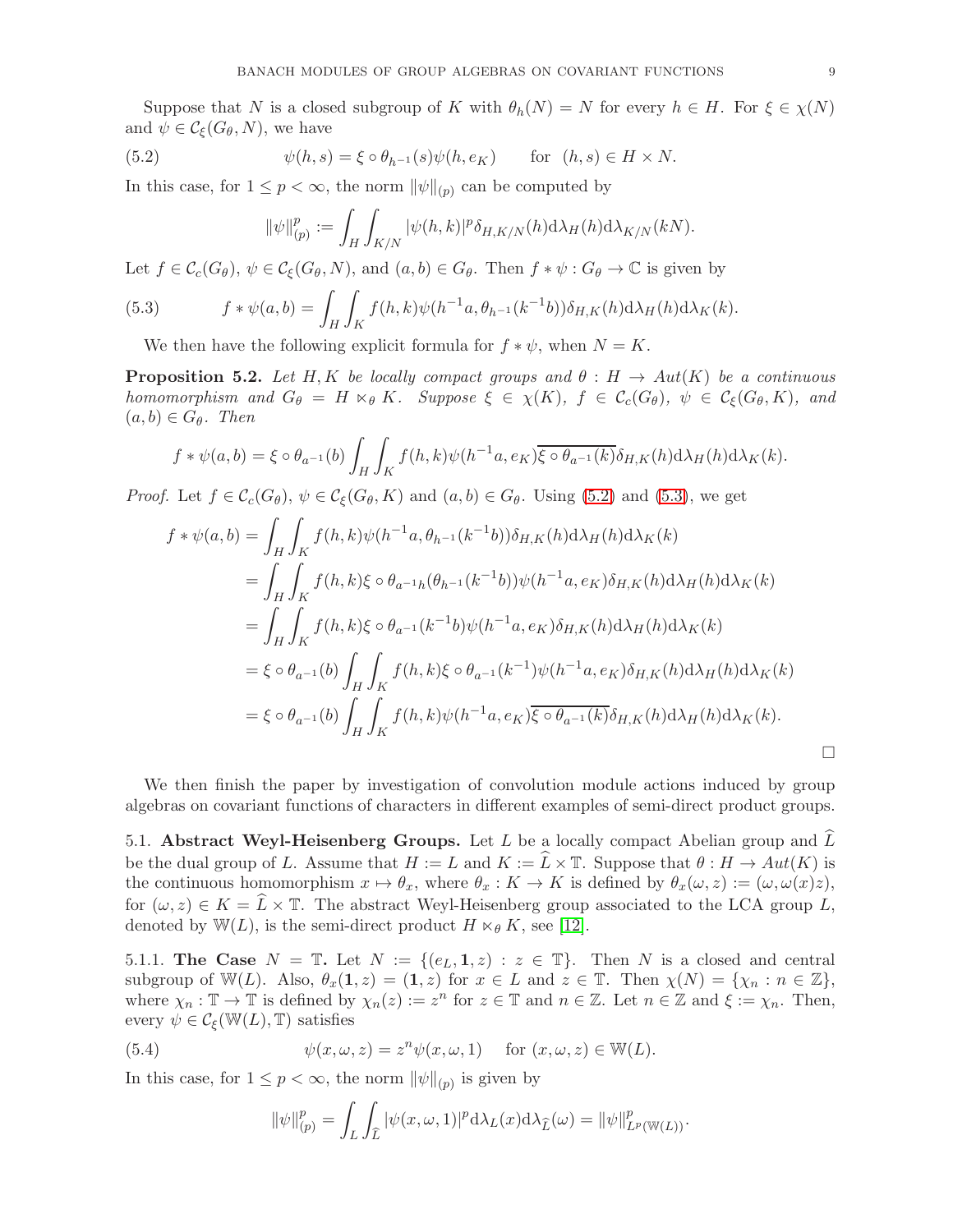Let  $f \in \mathcal{C}_{c}(\mathbb{W}(L)), \psi \in \mathcal{C}_{\xi}(\mathbb{W}(L), \mathbb{T})$  and  $(x, \omega, z) \in \mathbb{W}(L)$ . Then, using [\(5.3\)](#page-8-1), we obtain

$$
f * \psi(x, \omega, z) = \frac{1}{2\pi} \int_L \int_L \int_0^{2\pi} f(x', \omega', e^{i\alpha}) \psi(x - x', \omega\overline{\omega'}, \overline{\omega(x')} \omega'(x') z e^{-i\alpha}) d\alpha d\lambda_L(x') d\lambda_{\widehat{L}}(\omega').
$$
  
then (5.4) implies that

Then, [\(5.4\)](#page-8-2) implies that (5.5)

<span id="page-9-0"></span>
$$
f * \psi(x, \omega, z) = \frac{z^n}{2\pi} \int_L \int_L \int_0^{2\pi} \omega(x')^{-n} \omega'(x')^n e^{-in\alpha} f(x', \omega', e^{i\alpha}) \psi(x - x', \omega\overline{\omega'}, 1) d\alpha d\lambda_L(x') d\lambda_{\widehat{L}}(\omega').
$$

**Example 5.3.** Let  $d \geq 1$  and  $L := \mathbb{R}^d$ . Then  $\mathbb{R}^d = {\hat{\omega}: \omega \in \mathbb{R}^d}$ , where  $\hat{\omega}: \mathbb{R}^d \to \mathbb{T}$  is given by  $\widehat{\omega}(\mathbf{x}) := e^{i \langle \mathbf{x}, \omega \rangle}$ , for all  $\mathbf{x} \in \mathbb{R}^d$ . Let  $n \in \mathbb{Z}$ ,  $\xi := \chi_n$ , and  $\psi \in \mathcal{C}_{\xi}(\mathbb{W}(\mathbb{R}^d), \mathbb{T})$ . Suppose  $f \in \mathcal{C}_c(\mathbb{W}(\mathbb{R}^d))$  and  $(\mathbf{x}, \boldsymbol{\omega}, z) \in \mathbb{W}(\mathbb{R}^d)$ . Then, using [\(5.5\)](#page-9-0), we get

$$
f * \psi(\mathbf{x}, \omega, z) = \frac{z^n}{2\pi} \int_{\mathbb{R}^d} \int_{\mathbb{R}^d} \int_0^{2\pi} e^{in\langle \omega' - \omega, \mathbf{x}' \rangle} e^{-in\alpha} f(\mathbf{x}', \omega', e^{i\alpha}) \psi(\mathbf{x} - \mathbf{x}', \omega - \omega', 1) d\alpha \mathrm{d}\mathbf{x}' \mathrm{d}\omega'.
$$

**Example 5.4.** Let  $d \geq 1$  and  $L := \mathbb{Z}^d$ . Then  $\mathbb{Z}^d = {\hat{\mathbf{z}} : \mathbf{z} = (z_1, ..., z_d)^T \in \mathbb{T}^d}$ , where the character  $\hat{\mathbf{z}} : \mathbb{Z}^d \to \mathbb{T}$  is given by  $\hat{\mathbf{z}}(\mathbf{k}) := \prod_{j=1}^d z_j^{k_j}$  $j^{k_j}$ , for  $\mathbf{k} := (k_1, ..., k_d)^T \in \mathbb{Z}^d$  and  $\mathbf{z} :=$  $(z_1, ..., z_d)^T \in \mathbb{T}^d$ . Let  $n \in \mathbb{Z}, \xi := \chi_n$ , and  $\psi \in \mathcal{C}_{\xi}(\mathbb{Z}^d \ltimes \mathbb{T}^{d+1}, \mathbb{T})$ . Suppose  $f \in \mathcal{C}_{\epsilon}(\mathbb{Z}^d \ltimes \mathbb{T}^{d+1})$ and  $(\mathbf{k}, \mathbf{z}, z) \in \mathbb{W}(\mathbb{Z}^d) = \mathbb{Z}^d \ltimes \mathbb{T}^{d+1}$ . Then, using [\(5.5\)](#page-9-0), we have

$$
f * \psi(\mathbf{k}, \mathbf{z}, z) = \frac{z^n}{2\pi} \sum_{\mathbf{k}' \in \mathbb{Z}^d} \int_{\mathbb{T}^d} \int_0^{2\pi} \hat{\mathbf{z}}(\mathbf{k}')^{-n} \hat{\mathbf{z}}'(\mathbf{k}')^n e^{-in\alpha} f(\mathbf{k}', \mathbf{z}', e^{i\alpha}) \psi(\mathbf{k} - \mathbf{k}', \mathbf{z}\overline{\mathbf{z}'}, 1) d\alpha dz'
$$

.

**Example 5.5.** Let  $M > 0$  be a positive integer and  $L := \mathbb{Z}_M$  be the finite cyclic group of integers modulo M. Then  $\widehat{L} = \{\widehat{\ell} : \ell \in \mathbb{Z}_M\}$ , where  $\widehat{\ell} : \mathbb{Z}_M \to \mathbb{T}$  is given by  $\widehat{\ell}(m) := e^{2\pi i m \ell/M}$ , for  $m, \ell \in \mathbb{Z}_M$ . Let  $n \in \mathbb{Z}, \xi := \chi_n$ , and  $\psi \in \mathcal{C}_{\xi}(\mathbb{Z}_M \ltimes (\mathbb{Z}_M \times \mathbb{T}), \mathbb{T})$ . Suppose  $f \in \mathcal{C}_c(\mathbb{W}(\mathbb{Z}_M))$ and  $(m, \ell, z) \in W(\mathbb{Z}_M)$ . Then, using [\(5.5\)](#page-9-0), we achieve

$$
f * \psi(m, \ell, z) = \frac{z^n}{2\pi} \sum_{m'=0}^{M-1} \sum_{\ell'=0}^{M-1} \int_0^{2\pi} e^{2\pi i n(\ell'-\ell)m'/M} e^{-in\alpha} f(m', \ell', e^{i\alpha}) \psi(m-m', \ell-\ell', 1) d\alpha.
$$

5.1.2. The Case  $N = \hat{L} \times \mathbb{T}$ . Let  $N := \{(e_L, \omega, z) : \omega \in \hat{L}, z \in \mathbb{T}\}$ . Then, N is normal in W(L) and  $\chi(N) = \{\chi_{y,n} : y \in L, n \in \mathbb{Z}\}\$ , where  $\chi_{y,n} : N \to \mathbb{T}$  is defined by  $\chi_{y,n}(\zeta, e^{i\alpha}) := \zeta(y)e^{in\alpha}$ , for  $(\zeta, e^{i\alpha}) \in \widehat{L} \times \mathbb{T}$ . Let  $\xi := \chi_{y,n}$  with  $y \in L$  and  $n \in \mathbb{N}$ . Then, each  $\psi \in \mathcal{C}_{\xi}(\mathbb{W}(L), \widehat{L} \times \mathbb{T})$  satisfies (5.6)  $\psi(x,\omega,z) = \omega(y)\omega(x)^{-n}z^n\psi(x,1,1)$  for  $(x,\omega,z) \in \mathbb{W}(L)$ .

In this case, for  $1 \leq p < \infty$ , the norm  $\|\psi\|_{(p)}$  is given by

<span id="page-9-1"></span>
$$
\|\psi\|_{(p)}^p = \int_L |\psi(x, 1, 1)|^p d\lambda_L(x).
$$

Let  $f \in \mathcal{C}_c(\mathbb{W}(L)), \psi \in \mathcal{C}_{\xi}(\mathbb{W}(L), L \times \mathbb{T})$  and  $(x, \omega, z) \in \mathbb{W}(L)$ . Then

$$
f * \psi(x, \omega, z) = \frac{1}{2\pi} \int_L \int_L \int_0^{2\pi} f(x', \omega', e^{i\alpha}) \psi(x - x', \omega\overline{\omega'}, \overline{\omega(x')} \omega'(x') z e^{-i\alpha}) d\alpha d\lambda_L(x') d\lambda_{\widehat{L}}(\omega'),
$$
nd applying (5.6) we get

and applying [\(5.6\)](#page-9-1), we get (5.7)

<span id="page-9-2"></span>
$$
f * \psi(x, \omega, z) = \frac{z^n \omega(y)}{2\pi \omega(x)^n} \int_L \int_L \int_0^{2\pi} f(x', \omega', e^{i\alpha}) \psi(x - x', 1, 1) \overline{\omega'(y)} \omega'(x)^n e^{-in\alpha} d\alpha d\lambda_L(x') d\lambda_{\widehat{L}}(\omega').
$$

**Example 5.6.** Let  $d \geq 1$  and  $L := \mathbb{R}^d$ . Assume that  $(\mathbf{y}, n) \in \mathbb{R}^d \times \mathbb{Z}$  and  $\xi := \chi_{\mathbf{y}, n}$ . Suppose  $\psi \in \mathcal{C}_{\xi}(\mathbb{W}(\mathbb{R}^d), \mathbb{R}^d \times \mathbb{T}), f \in \mathcal{C}_{c}(\mathbb{R}^{2d} \times \mathbb{T}), \text{ and } (\mathbf{x}, \boldsymbol{\omega}, z) \in \mathbb{W}(\mathbb{R}^d)$ . Then, using [\(5.7\)](#page-9-2), we have

$$
f*\psi(\mathbf{x},\boldsymbol{\omega},z)=\frac{z^n e^{\mathrm{i}\langle \mathbf{y},\boldsymbol{\omega}\rangle}}{2\pi e^{\mathrm{i}n\langle \mathbf{x},\boldsymbol{\omega}\rangle}}\int_{\mathbb{R}^d}\int_{\mathbb{R}^d}\int_0^{2\pi}f(\mathbf{x}',\boldsymbol{\omega}',e^{\mathrm{i}\alpha})\psi(\mathbf{x}-\mathbf{x}',\mathbf{0},1)e^{-\mathrm{i}\langle \boldsymbol{\omega}',\mathbf{y}-n\mathbf{x}\rangle}e^{-\mathrm{i}n\alpha}\mathrm{d}\alpha\mathrm{d}\mathbf{x}'\mathrm{d}\boldsymbol{\omega}'.
$$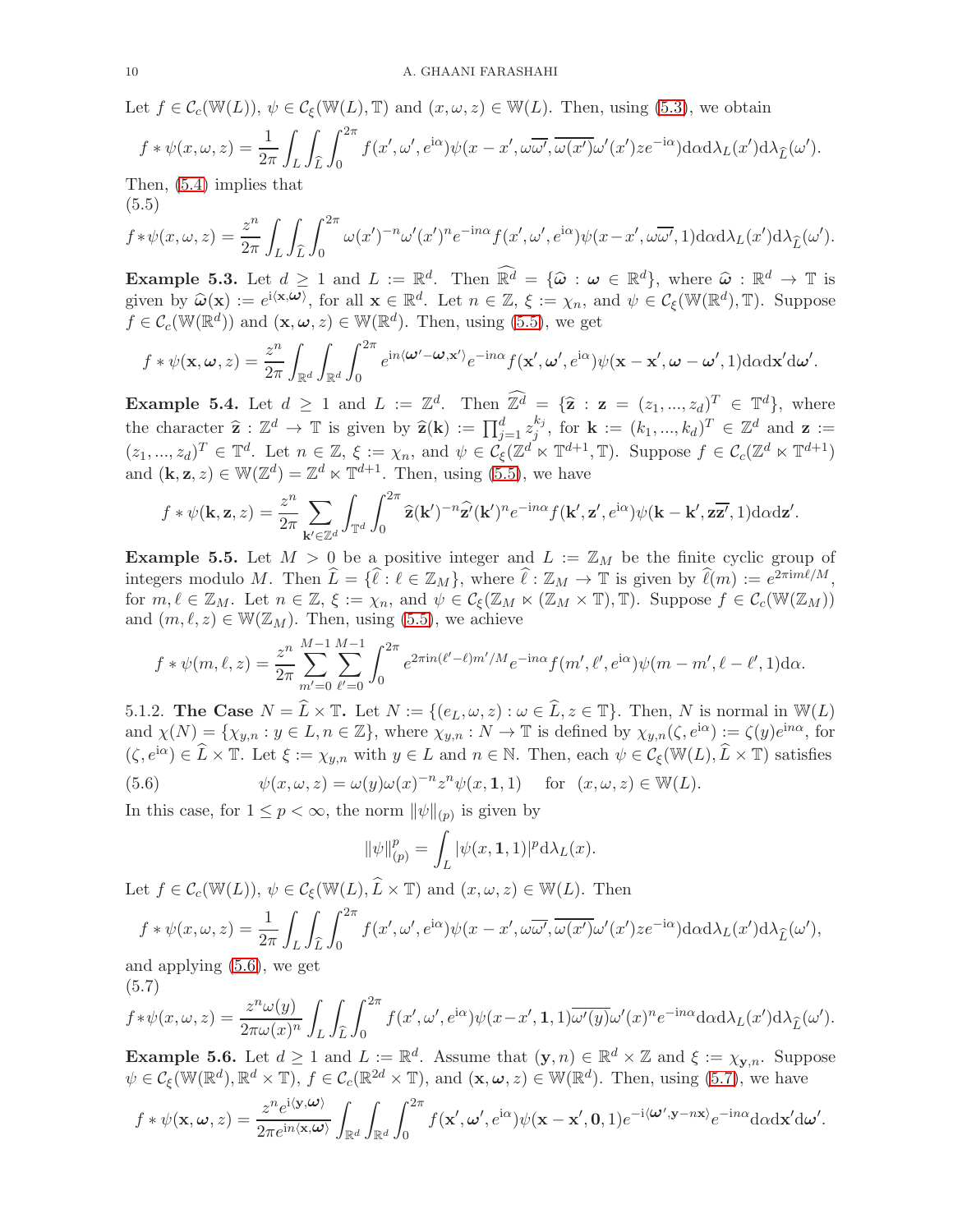**Example 5.7.** Let  $d \geq 1$  and  $L := \mathbb{Z}^d$ . Assume that  $(\mathbf{n}, n) \in \mathbb{Z}^d \times \mathbb{Z}$  and  $\xi := \chi_{\mathbf{n}, n}$ . Suppose  $\psi \in \mathcal{C}_{\xi}(\mathbb{Z}^d \ltimes \mathbb{T}^{d+1}, \mathbb{T}^{d+1}), f \in \mathcal{C}_{c}(\mathbb{Z}^d \ltimes \mathbb{T}^{d+1}), \text{ and } (\mathbf{k}, \mathbf{z}, z) \in \mathbb{W}(\mathbb{Z}^d)$ . Then, using [\(5.7\)](#page-9-2), we get

$$
f * \psi(\mathbf{k}, \mathbf{z}, z) = \frac{z^n \widehat{\mathbf{z}}(\mathbf{n})}{2\pi \widehat{\mathbf{z}}(\mathbf{k})^n} \sum_{\mathbf{k}' \in \mathbb{Z}^d} \int_{\mathbb{T}^d} \int_0^{2\pi} f(\mathbf{k}', \mathbf{z}', e^{i\alpha}) \psi(\mathbf{k} - \mathbf{k}', \mathbf{1}, 1) \overline{\widehat{\mathbf{z}}'(\mathbf{n})} \widehat{\mathbf{z}'}(\mathbf{k})^n e^{-in\alpha} d\alpha d\mathbf{z}'.
$$

**Example 5.8.** Let  $M > 0$  be a positive integer and  $L := \mathbb{Z}_M$  be the finite cyclic group of integers modulo M. Assume that  $(k, n) \in \mathbb{Z}_M \times \mathbb{Z}$  and  $\xi := \chi_{k,n}$ . Suppose  $\psi \in \mathcal{C}_{\xi}(\mathbb{W}(\mathbb{Z}_M), \mathbb{Z}_M \times \mathbb{T})$ ,  $f \in \mathcal{C}_c(\mathbb{W}(\mathbb{Z}_M))$ , and  $(m,\ell,z) \in \mathbb{W}(\mathbb{Z}_M)$ . Then, using  $(5.7)$ , we achieve

$$
f*\psi(m,\ell,z) = \frac{z^n e^{2\pi i \ell k/M}}{2\pi e^{2\pi i n m k/M}} \sum_{m'=0}^{M-1} \sum_{\ell'=0}^{M-1} \int_0^{2\pi} f(m',\ell',e^{i\alpha}) \psi(m-m',\ell-\ell',1) e^{-2\pi i \ell'(k-nm)/M} e^{-in\alpha} d\alpha.
$$

5.2. The Heisenberg Groups. Assume that  $d \geq 1$  and locally compact groups H, K are given by  $H := \mathbb{R}^d$  and  $K := \mathbb{R}^d \times \mathbb{R}$ . For each  $\mathbf{x} \in H$ , define the map  $\theta_{\mathbf{x}} : K \to K$  by  $\theta_{\mathbf{x}}(\mathbf{y},s) := (\mathbf{y}, s + \langle \mathbf{x}, \mathbf{y} \rangle)$ , for all  $(\mathbf{y}, s) \in K$ . The Heisenberg group  $\mathbb{H}^d := \mathbb{R}^{2d+1}$  is the semidirect product  $G_{\theta} := H \ltimes_{\theta} K$ . Then  $\chi(K) = {\bf{e}}_{{\bf{z}},\nu} : \nu \in \mathbb{R}, {\bf{z}} \in \mathbb{R}^d$ , where  ${\bf{e}}_{{\bf{z}},\nu}({\bf{y}},s) := e^{i\langle {\bf{z}}, {\bf{y}} \rangle} e^{i\nu s}$ , for all  $s, \nu \in \mathbb{R}$  and  $\mathbf{z}, \mathbf{y} \in \mathbb{R}^d$ .

5.2.1. The Case  $N = \mathbb{R}$ . Let  $N := \{(0, 0, s) : s \in \mathbb{R}\}$ . Then N is a central subgroup of  $\mathbb{H}^d$  and  $\theta_{\mathbf{x}}(\mathbf{0},\mathbf{0},s) = (\mathbf{0},\mathbf{0},s)$ , for  $\mathbf{x} \in H$  and  $s \in \mathbb{R}$ . Also,  $\chi(\mathbb{R}) = \{\mathbf{e}_{\nu} : \nu \in \mathbb{R}\}$ , where  $\mathbf{e}_{\nu} := \mathbf{e}_{\mathbf{0},\nu}$ . Let  $\nu \in \mathbb{R}$  and  $\xi := \mathbf{e}_{\nu} \in \chi(N)$ . Then, every  $\psi \in \mathcal{C}_{\xi}(\mathbb{H}^d, \mathbb{R})$  satisfies

(5.8) 
$$
\psi(\mathbf{x}, \mathbf{y}, t) = e^{\mathrm{i}\nu t} \psi(\mathbf{x}, \mathbf{y}, 0) \quad \text{for } (\mathbf{x}, \mathbf{y}, t) \in \mathbb{H}^d.
$$

In this case, for  $1 \leq p < \infty$ , the norm  $\|\psi\|_{(p)}$  is given by

<span id="page-10-0"></span>
$$
\|\psi\|_{(p)}^p = \int_{\mathbb{R}^d} \int_{\mathbb{R}^d} |\psi(\mathbf{x}, \mathbf{y}, 0)|^p \mathrm{d} \mathbf{x} \mathrm{d} \mathbf{y}.
$$

Let  $(\mathbf{x}, \mathbf{y}, t) \in \mathbb{H}^d$ ,  $f \in \mathcal{C}_c(\mathbb{H}^d)$  and  $\psi \in \mathcal{C}_\xi(\mathbb{H}^d, \mathbb{R})$ . Then

$$
f * \psi(\mathbf{x}, \mathbf{y}, t) = \int_{\mathbb{R}^d} \int_{\mathbb{R}^d} \int_{-\infty}^{\infty} f(\mathbf{x}', \mathbf{y}', t') \psi(\mathbf{x} - \mathbf{x}', \mathbf{y} - \mathbf{y}', t - t' + \langle \mathbf{x}', \mathbf{y}' - \mathbf{y} \rangle) d\mathbf{x}' d\mathbf{y}' dt',
$$

and using [\(5.8\)](#page-10-0), we get

$$
f * \psi(\mathbf{x}, \mathbf{y}, t) = e^{\mathrm{i} \nu t} \int_{\mathbb{R}^d} \int_{\mathbb{R}^d} \int_{-\infty}^{\infty} f(\mathbf{x}', \mathbf{y}', t') \psi(\mathbf{x} - \mathbf{x}', \mathbf{y} - \mathbf{y}', 0) e^{-\mathrm{i} \nu (t' + \langle \mathbf{x}', \mathbf{y} - \mathbf{y}' \rangle)} \mathrm{d} \mathbf{x}' \mathrm{d} \mathbf{y}' \mathrm{d} t'.
$$

5.2.2. The Case  $N = \mathbb{R}^{d+1}$ . Let  $N := \{(\mathbf{y}, s) : s \in \mathbb{R}, \mathbf{y} \in \mathbb{R}^d\}$ . Then, N is a closed normal subgroup of  $\mathbb{H}^d$ . Suppose that  $(\mathbf{z}, \nu) \in \mathbb{R}^d \times \mathbb{R}$  and also  $\xi := \mathbf{e}_{\mathbf{z}, \nu}$ . So every  $\psi \in \mathcal{C}_{\xi}(\mathbb{H}^d, \mathbb{R}^{d+1})$ satisfies

(5.9) 
$$
\psi(\mathbf{x}, \mathbf{y}, t) = e^{i\nu(t - \langle \mathbf{x}, \mathbf{y} \rangle)} e^{i \langle \mathbf{z}, \mathbf{y} \rangle} \psi(\mathbf{x}, \mathbf{0}, 0) \text{ for } (\mathbf{x}, \mathbf{y}, t) \in \mathbb{H}^d.
$$

In this case, for  $1 \leq p < \infty$ , the norm  $\|\psi\|_{(p)}$  is given by

<span id="page-10-1"></span>
$$
\|\psi\|_{(p)}^p=\int_{\mathbb{R}^d}|\psi(\mathbf{x},\mathbf{0},0)|\mathrm{d}\mathbf{x}.
$$

Let  $(\mathbf{x}, \mathbf{y}, t) \in \mathbb{H}^d$ ,  $f \in \mathcal{C}_c(\mathbb{H}^d)$  and  $\psi \in \mathcal{C}_{\xi}(\mathbb{H}^d, \mathbb{R}^{d+1})$ . Then

$$
f * \psi(\mathbf{x}, \mathbf{y}, t) = \int_{\mathbb{R}^d} \int_{\mathbb{R}^d} \int_{-\infty}^{\infty} f(\mathbf{x}', \mathbf{y}', t') \psi(\mathbf{x} - \mathbf{x}', \mathbf{y} - \mathbf{y}', t - t' + \langle \mathbf{x}', \mathbf{y}' - \mathbf{y} \rangle) d\mathbf{x}' d\mathbf{y}' dt',
$$

and using [\(5.9\)](#page-10-1), we get

$$
f*\psi(\mathbf{x},\mathbf{y},t) = e^{\mathrm{i}\nu(t-\langle\mathbf{x},\mathbf{y}\rangle)}e^{\mathrm{i}\langle\mathbf{z},\mathbf{y}\rangle}\int_{\mathbb{R}^d}\int_{\mathbb{R}^d}\int_{-\infty}^{\infty}f(\mathbf{x}',\mathbf{y}',t')\psi(\mathbf{x}-\mathbf{x}',\mathbf{0},0)e^{\mathrm{i}\nu(\langle\mathbf{x},\mathbf{y}'\rangle-t')}e^{-\mathrm{i}\langle\mathbf{z},\mathbf{y}'\rangle}\mathrm{d}\mathbf{x}'\mathrm{d}\mathbf{y}'\mathrm{d}t'.
$$